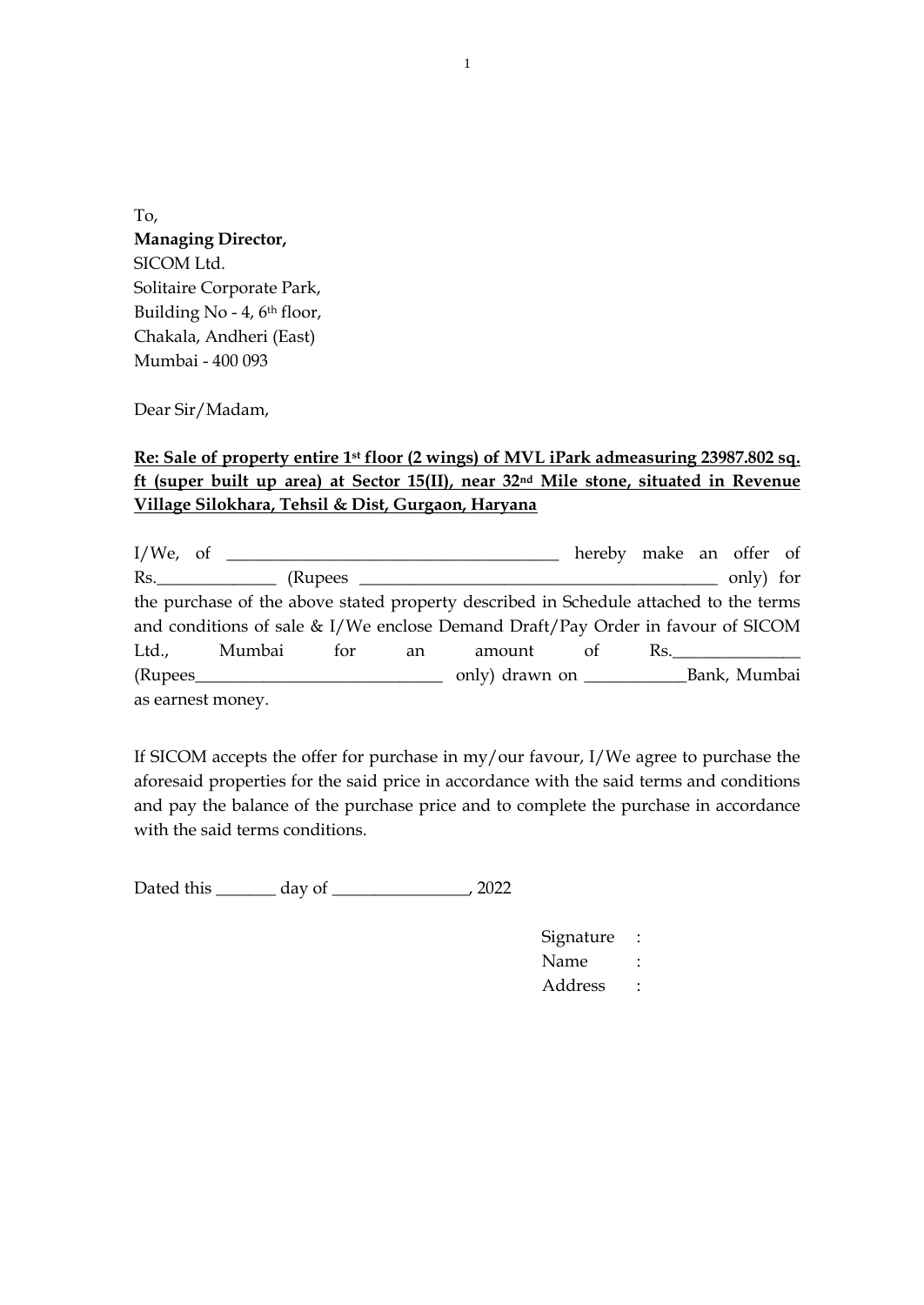## **GENERAL CONDITIONS OF SALE**

The terms and conditions for sale is in respect of property being Entire  $1<sup>st</sup>$  floor (2) wings) of MVL iPark admeasuring 23987.802 sq. ft (super built up area) at Sector 15(II), near 32nd Mile stone, situated in Revenue Village Silokhara, Tehsil & Dist, Gurgaon, Haryana. Schedule hereto (hereinafter referred to as "the said property") in physical possession of SICOM Ltd. (hereinafter referred to as "SICOM") **as mortgagee of MVL Credit Holdings & Leasing Ltd.** hereinafter referred to as "the Mortgagors") by virtue of security documents executed by the Mortgagors in favour of SICOM to secure the term loan Facility availed by **MVL Ltd.** from SICOM together with interest thereon and all costs, charges and expenses.

- 1. SICOM is putting up the said property for sale in exercise of the power of sale available unto them as mortgagee in possession under provisions of The Securitization and Reconstruction of Financial Assets and Enforcement of Security Interest Act, 2002 [SARFAESI Act], the Security Interest (Enforcement) Rules, 2002 and under SWISS Challenge method based on Existing Offer in hand.
- 2. The said property being Entire 1st floor (2 wings) of MVL iPark admeasuring 23987.802 sq. ft (super built up area) at Sector 15(II), near  $32<sup>nd</sup>$  Mile stone, situated in Revenue Village Silokhara, Tehsil & Dist, Gurgaon, Haryana is more particularly and indicatively described in the Schedule hereto is put up for sale on **"As is where is, as is what is basis, whatever there is and without recourse".** The purchaser shall agree and undertake to abide by the terms and conditions for sale on which the said property is put up for sale by public auction.
- 3. The purchaser shall accept the documents of title available with SICOM as proof of title and shall not make any requisition on title prior thereto.
- 4. The purchaser may take inspection of the property to be sold. Even if the purchaser does not take inspection, he shall be deemed to have inspected all the assets put up for sale on **"As is where is, as is what is basis, whatever there is and without recourse"** in regard to the condition thereof, before making the offer for purchase of the same. It is hereby expressly agreed and declared that notwithstanding the provisions of Section-55 of the Transfer of Property Act or any other enactment for the time being in force in that behalf, SICOM shall not be bound to disclose to the purchaser any defect whether material or otherwise in the property whether or not SICOM may be or the purchaser may not be aware of such defect and whether or not the purchaser could not with ordinary care and diligence discover such defects.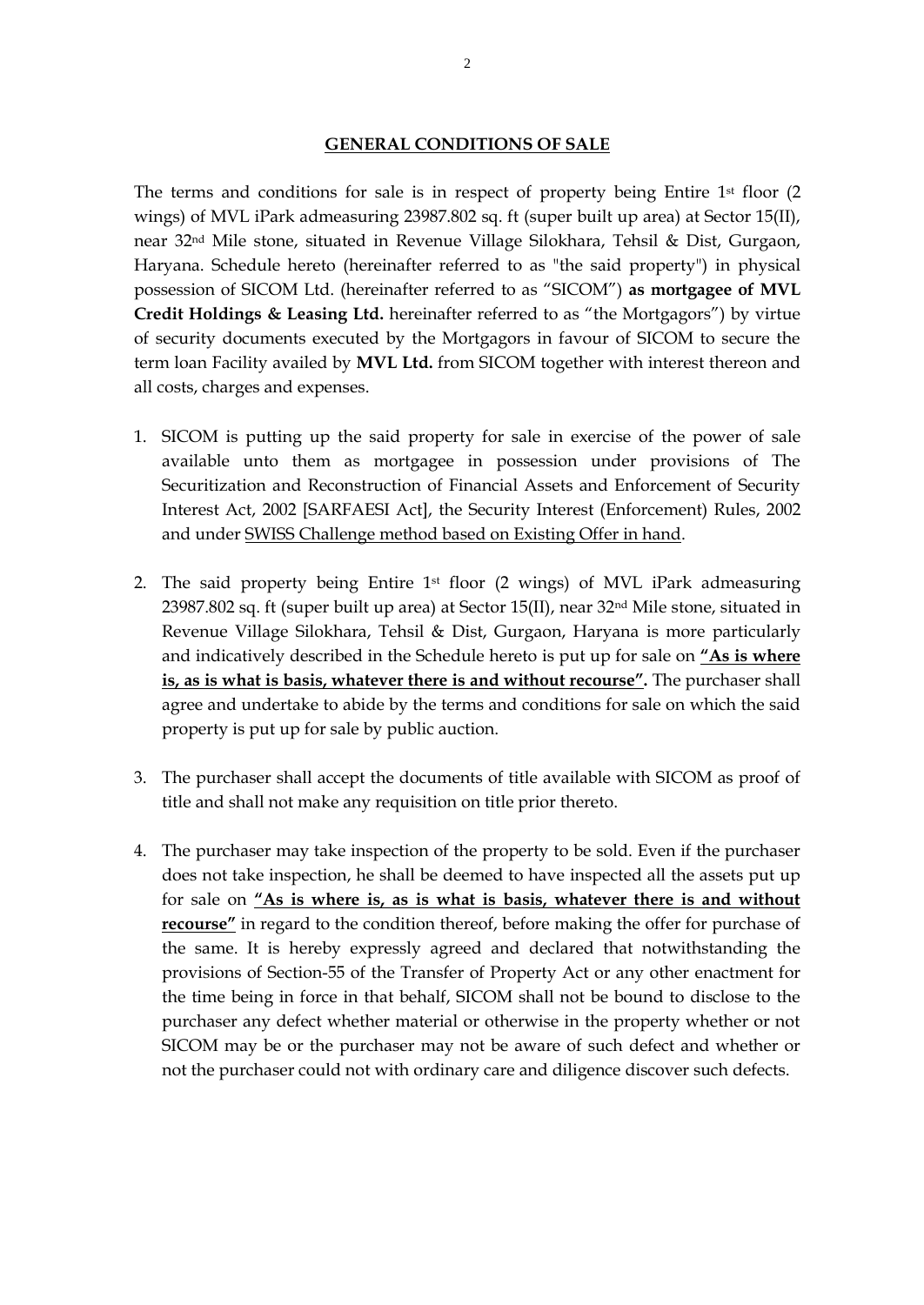- 5. The said property shall be sold in the condition in which it is on **"As is where is, as is what is basis, whatever there is and without recourse"** and without any guarantee or warranty whatsoever as to the condition or nature or quality or description etc., if any. Offers for part of the properties will not be accepted. In particular, and without prejudice to the generality of the foregoing, the purchaser shall not be entitled to raise any objection on the ground that the description of any items mentioned in Schedule does not tally with the items of which delivery is offered or that some of the items are missing or do not exist.
- 6. The purchaser shall make his own arrangement for getting required consents, permissions, approvals, power connection, water and other facilities and payment of arrears of rates & taxes of the said property and shall meet all the costs of whatever nature to be incurred in that behalf. SICOM shall not be liable to pay any arrears of charges and costs/expenses, if any, in respect of the same. The purchaser shall make own inquiries about arrears of dues for supply of power, water, duties, cess, levies, imposts, taxes, penalties etc. and other facilities, if any, and it shall be borne and paid by the purchaser alone.
- 7. All the rates and taxes in respect of the said property including Municipal/Gram Panchayat/Society and government rates and taxes and other dues/arrears/ outgoings by whatever name in respect of the said property like property tax, electricity dues shall be borne and paid by the purchaser alone and the purchaser shall make its own enquiries about arrears of all such dues and payment thereof.
- 8. The purchaser shall be solely responsible for getting all the requisite licenses, permissions, approvals/clearances, registrations etc. for the property to be transferred in his/its name, at his/its own cost and expense.
- 9. The purchaser shall not be entitled to look into whether the power of sale is being validly exercised and/or whether there are any arrears due or not and also shall not be liable or entitled to look into the application of the proceeds of sale by SICOM.
- 10. SICOM will execute the documents as seller and will give only a covenant against encumbrances by SICOM as Mortgagee and the purchaser shall accept the same.
- 11. (a) SICOM shall not be liable to answer any requisition in respect of which it does not have any information, audited accounts or documents etc. and the purchaser shall not be entitled to revoke the sale or set off any amount against the purchase price or reduce the amount of offer on that or any other ground whatsoever.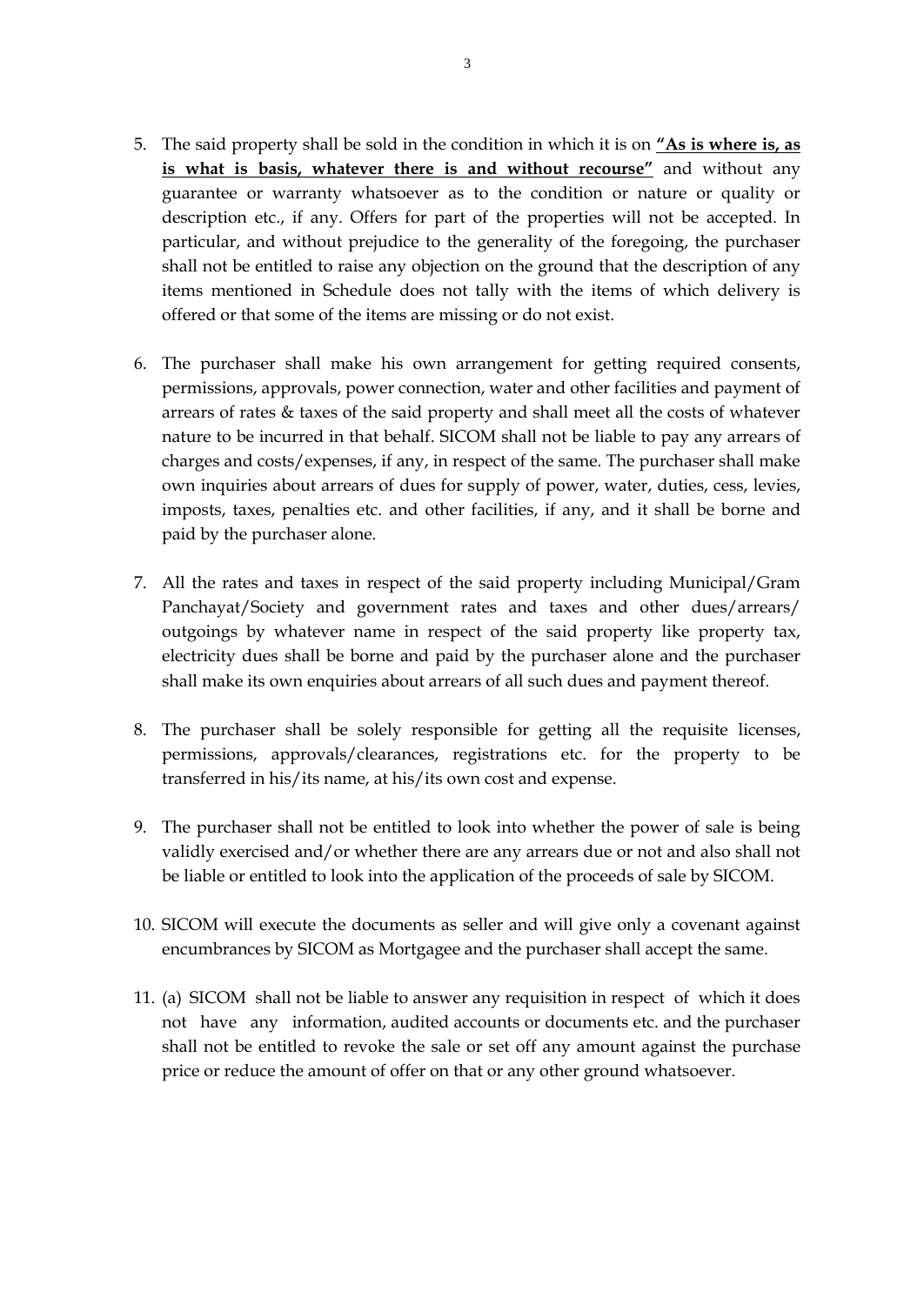(b) No requisition or objection whatsoever shall be made or taken in respect of title to the property or on account of any documents being unregistered, unstamped or insufficiently stamped or on account of absence of any covenant for production of deeds etc. in respect of the documents to property or on account of any covenant or production of the title deeds if defective or insufficient.

12. The price offered shall be paid as under -

**(a) Rs.\_\_\_\_\_\_ as Earnest Money Deposit (EMD) to be paid along-with the offer by a Demand Draft/Bank's Pay Order drawn on any Nationalised Bank/ Scheduled Commercial Bank payable at Mumbai in the name of SICOM Limited, to be adjusted against the total price.**

The EMD amount is to be paid along with the offer either by Demand Draft drawn on any Nationalized Bank/Scheduled Commercial Bank payable at Mumbai Branch in the name of 'SICOM LIMITED' to be submitted on or before …………………, 2022 upto 4.00 pm or deposited through NEFT/RTGS in the below given account on or before …………….., 2022 upto 4.00 pm.

| <b>Beneficiary Name</b>      | Sicom Limited                                         |
|------------------------------|-------------------------------------------------------|
| <b>Beneficiary Bank Name</b> | <b>HDFC</b> Bank                                      |
| Beneficiary Account No.      | 00010350003084                                        |
| <b>Branch Address</b>        | 101-104, Tulsiani Chambers, Nariman Point, Mumbai-400 |
|                              | 021                                                   |
| <b>IFSC Code</b>             | HDFC0000001                                           |

NEFT/RTGS details for deposit of EMD is as given below:

- **(b) A further payment of 25% of the offer amount (less amount paid as EMD) to be paid immediately or not later than next working day on confirmation of sale by SICOM, by a Demand Draft/Pay Order drawn on any Nationalised Bank/ Scheduled Commercial Bank payable at Mumbai in the name of SICOM Ltd. or RTGS**
- **(c) The balance amount of 75% of the purchase price shall be paid on or before 15 days (fifteen days) from the date of acceptance and confirmation of offer by SICOM and if 15th day is Sunday or other Holiday, then on immediate next first bank working day.**
- 13. The offer not accompanied with EMD shall be treated as invalid and the bidder shall not be allowed to attend bidding process.
- 14. The bid increase amount will be Rs. 1,00,000/- and in multiples thereof.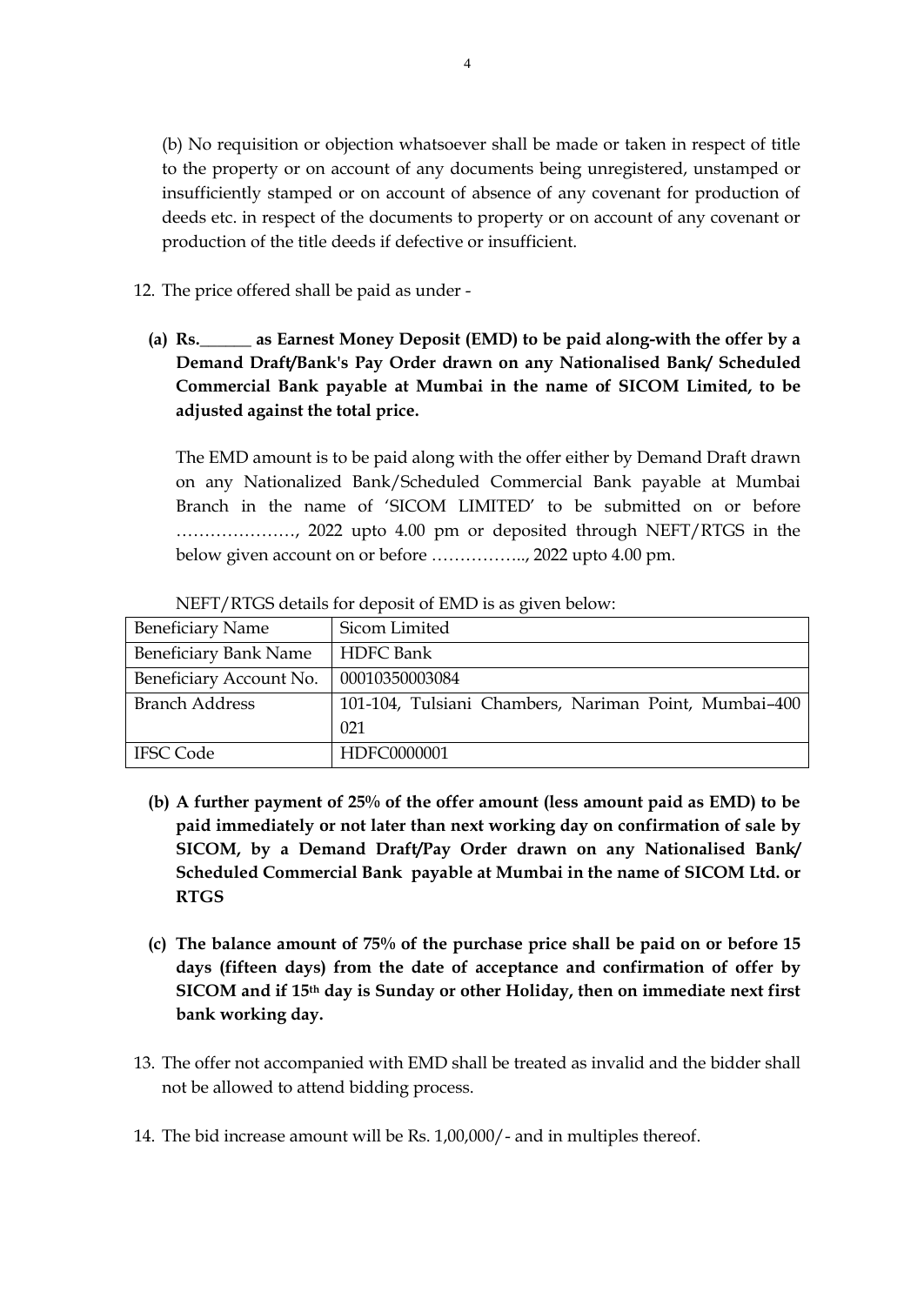- 15. Prospective bidders may avail online training from service provider **M/s. e-Procurement Technologies Ltd. (Auction Tiger)** and Mr. Ram Sharma (Mobile No. 8000023297, E-mail ID- [ramprasad@auctiontiger.net\)](mailto:ramprasad@auctiontiger.net). Helpline E-mail ID: [support@auctiontiger.net](mailto:support@auctiontiger.net)
- 16. Prospective bidders are advised to visit website [https://eauction.auctiontiger.net](https://eauction.auctiontiger.net/) for detailed terms & conditions and procedure of sale before submitting their bids. The auction sale is subject to the general terms and conditions of sale the above mentioned property, a separate copy whereof can be obtained by bidders from [www.sicomindia.com](http://www.sicomindia.com/) or [https://eauction.auctiontiger.net](https://eauction.auctiontiger.net/)**.** Even if the bidder does not obtain a copy of the general terms and conditions of sale, it would be presumed that the bidder has obtained, perused, examined and accepted the same.
- **17.** The e-auction window will be closed at 1.00 p.m. for all the bidders. The original offeror will get another 30 minutes i.e. till 1.30 p.m. to match the highest bid/offer received in the auction. In case the original bidder fails to match the bid within the stipulated time, it shall be considered that the original bidder has exercised his right of first refusal and he has withdrawn his offer/bid from the e-auction.
- 18. From the date of acceptance of offer, said property will be at the risk of the purchaser and SICOM shall not be in any way responsible for any damage or loss thereto. The purchaser may appoint his own security for safeguarding the assets.
- 19. The intending purchaser to give particulars about himself/itself covering:
	- a. Name, address and telephone/telex/fax number/e-mail id of the Company;
	- b. Full name of the person with designation to be contacted;
	- c. Whether purchaser is a sole proprietor/partnership/Private Limited Company/ Public Limited Company;
	- d. Date and place of registration/incorporation;
	- e. Brief history of the firm/Company including subsidiaries and associates, if any;
	- f. Present business activity;
	- g. Financial position; IT Returns for 3 Assessment Year
	- h. Banker's name and address along-with letter of authority to get information.
	- i. Term loans, if any, availed from Financial Institutions/Banks; and
	- j. Any other information as may be required by SICOM.
- 20. The Purchaser shall have right to buy the property in his/its name or nominate any other person or entity to acquire the property.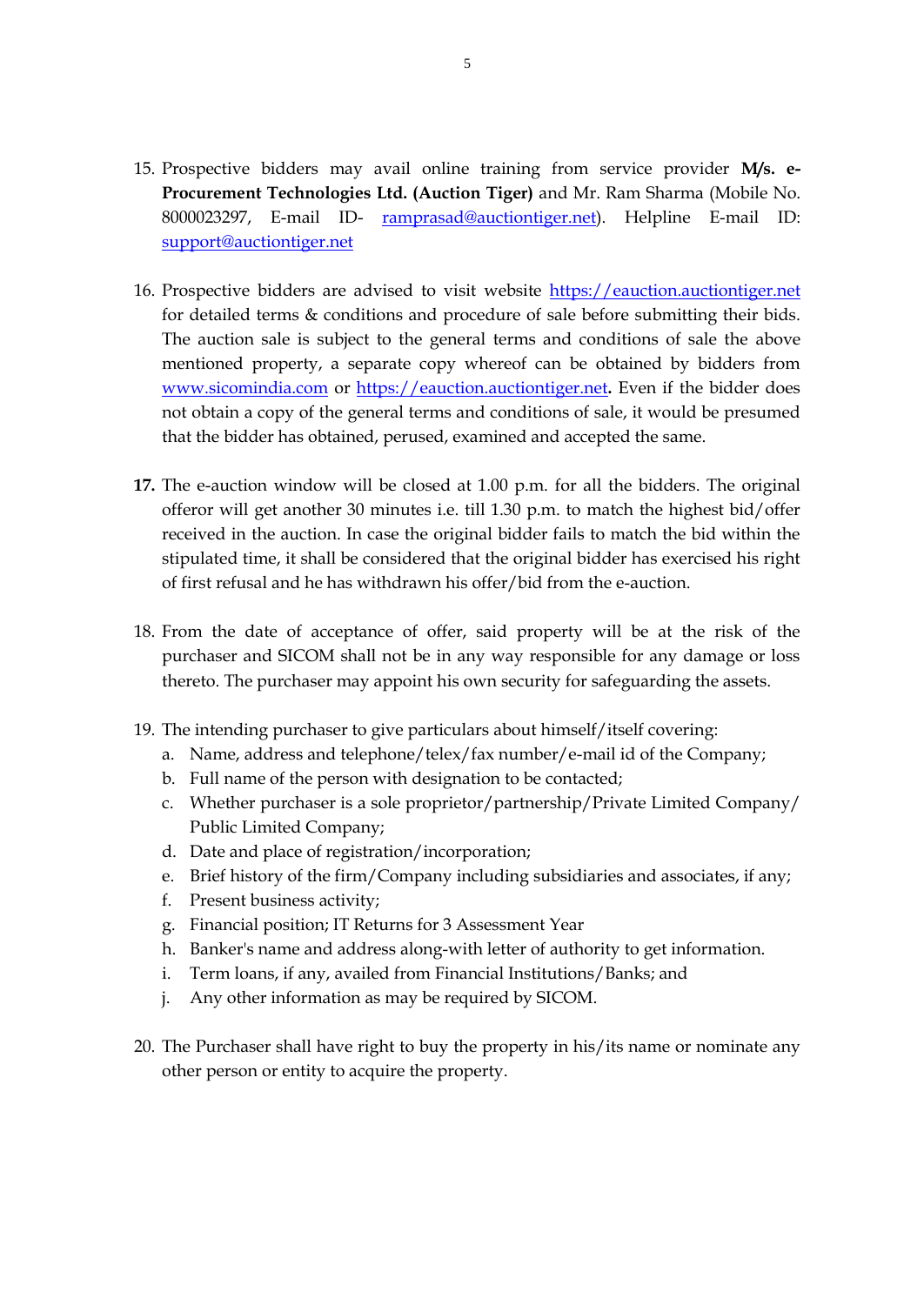On the purchaser or his nominee paying to SICOM the full purchase price, SICOM shall put the purchaser or any other person or entity nominated by Purchaser, in possession of the said property.

- 21. On payment of the full purchase price, should SICOM be required to execute any documents/agreements etc., the same will be at the cost of the purchaser or any other person or entity nominated by Purchaser, including the stamp duty, registration charges, solicitor's charges and all other costs, charges and expenses in relation to the same.
- 22. If the purchaser fails to pay the said further amount as indicated in para 12 (b) or 12 (c) above or on the date specified (time being the essence of the contract) or if the sale is not completed by reason of any default of the purchaser, SICOM shall be entitled to forfeit all the monies till then paid by the purchaser as aforesaid and to put up the said property for resale/disposal in its absolute discretion and all costs, charges and expenses incurred by SICOM due to such default shall be borne and paid by the purchaser and the purchaser shall be bound to make good any deficiency arising on such resale by SICOM and he/it shall not be entitled to make any claim in respect of any amount in the event of the property on resale realizing a higher price than that offered by the defaulting purchaser.
- 23. If the offer is not accepted by SICOM, SICOM will refund to the Offerer the earnest money deposit amount within three weeks' time from the date of the decision regarding non-acceptance of the offer and no interest shall be payable by SICOM on the said deposit.
- 24. In case of failure to give complete information or to fill in the offer form completely or any non-compliance whatsoever with any of the conditions set forth herein or the offer not being accompanied by the deposit, SICOM shall be entitled to reject the offer.
- 25. SICOM is not bound to accept the highest offer and may accept any offer or reject all as it shall, in its absolute discretion deem fit.
- 26. SICOM is not liable to give any reason for rejecting/declining and/or to consider any particular offer or offers. Post opening of offers there will be an open bidding between all bidders.
- 27. All the bidders or their authorised representatives are requested to remain present at the time of opening of the bids for negotiations and for improving their respective bids.